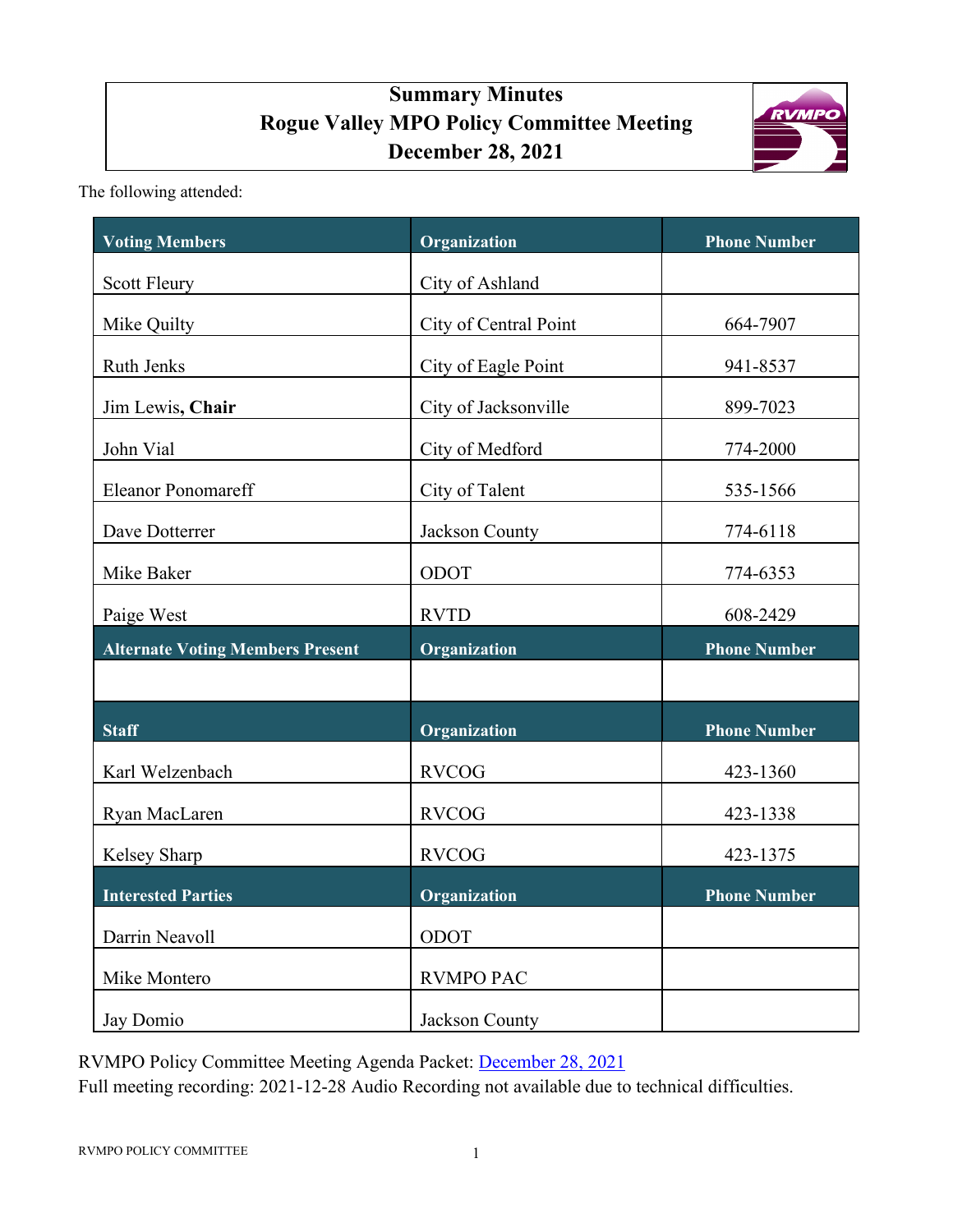## **1**. **Call to Order / Introductions / Review Agenda**

2:00 p.m. | *Quorum*: *6 Jurisdictions Represented*

### **2. Review / Approve Minutes**

*Scott Fleury moved to approve the November 30, 2021 Policy Committee meeting minutes as presented. Seconded by Mike Baker.* 

*No further discussion.* 

*Motion carried unanimously by voice vote.*

# *Public Hearing*

### **3. Amendment to the 2021-2024 Transportation Improvement Program (TIP)**

*Chair Jim Lewis opened the Public Hearing.*

*Mike Montero offered support for the amendment.*

*Chair Jim Lewis closed the Public Hearing.*

*Mike Quilty moved to approve the amendments as presented. Seconded by Scott Fleury.* 

*No further discussion.*

*Motion passed unanimously by roll call vote.*

## *Action Items*

### **4. TAC Recommendations for Modifying Project Selection Process**

Recommendations from John Vial: *1. Add an additional check box stating, "Should state fund exchange be denied, does the jurisdiction intent to still pursue the project following federal process and paying full local match?" 2. The MPO restrict all applications that will follow the federal project delivery process (all CMAQ funded project or STBG projects that are not fund exchanged) to a minimum project cost of \$1 million. Thos applications that come under the proposed minimum will be accepted but subject to additional scrutiny by the TAC.*

*Mike Quilty moved to approve the recommendations from the TAC with additional recommendations from John Vial. Seconded by Dave Dotterrer.*

*No further discussion.*

*Motion passed unanimously by voice vote.*

# *Discussion Items*

### **5. Public Comment** |

RVMPO POLICY COMMITTEE 2